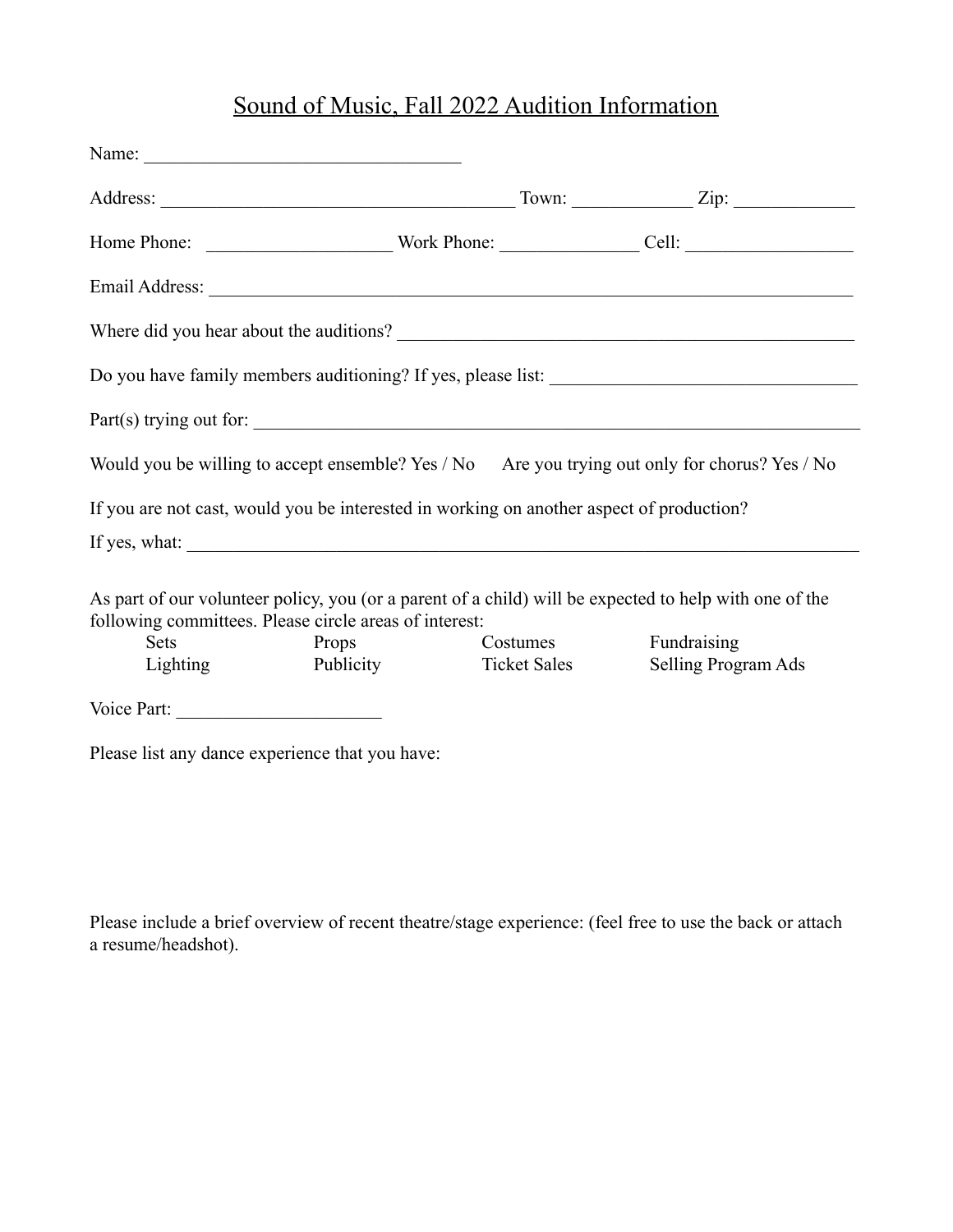# **Audition Information**

### **Production Fee/Membership**

Membership in the Weston Friendly Society is open to all adults age 18 and over. If you are cast, you are required to become a [member of Weston Friendly](https://givebutter.com/k9bYdP) Society at the Performer level or higher. These funds help to cover the cost of costume rentals and other related expenses. If this poses a financial hardship for you, please contact Board President, Rick Grenier at president@westonfriendly.org.

# **Script Deposit**

Scripts and musical scores are the property of the royalty company and must be returned in excellent condition. Please mark notes lightly in pencil. If you are cast and require a script, you will be required to provide the producers with a check deposit of **\$30** to cover the cost of the script. This check will be held until the script is returned, at which time it will be returned to you.

# **Casting Policy**

Weston Friendly Society of the Performing Arts is dedicated to finding the most respectful, talented, team-oriented, caring and dedicated individuals to cast in its shows. Casting is independent of race, gender, age and creed where such things make no difference to the story being told.

# **Casting Notification**

The Artistic Director and Producer(s) will work to contact ALL who auditioned whether cast in this production or not by the email provided above. Please make sure to add [westonfriendlysociety@gmail.com](mailto:westonfriendlysociety@gmail.com) to your trusted senders.

#### **Rehearsal Schedule**

The first rehearsal is currently scheduled for September 18th, 2022. All rehearsals, unless otherwise indicated, are held at the Weston Town Hall. The weekly rehearsals are Tuesday and Thursday evenings from 7pm to 10:30pm and Sunday afternoons from 12pm to 5pm. Please be prompt. Please note any major conflicts on your conflict sheet below, as no new conflicts will be considered.

#### **Performance Dates**

Performances will be December 3rd, 9th and 10th at the Weston Town Hall (with two shows on the opening Saturday). Technical and dress rehearsals during production week may run later than 10:00pm, so please plan accordingly. All cast members are expected to help clean up, strike sets and organize costumes on December 10th.

#### **Cast Participation**

Each adult cast member will be required to give TWO hours towards other aspects of the production (painting sets, altering costumes, putting up show posters advertising the show, and/or selling tickets.) Sign-Ups will be available early on in the rehearsal process and the producers will be in touch with each cast member to find out how you would like to help.

#### **Parents of Children**

Parents of children cast in the show will be required to attend rehearsals and performances to help supervise. There will be at least one parent backstage at every show and rehearsal in which the children are called.

If you have any other questions, not answered on this sheet, please approach one of the board members or producers. Thank you again for your interest and best of luck at auditions!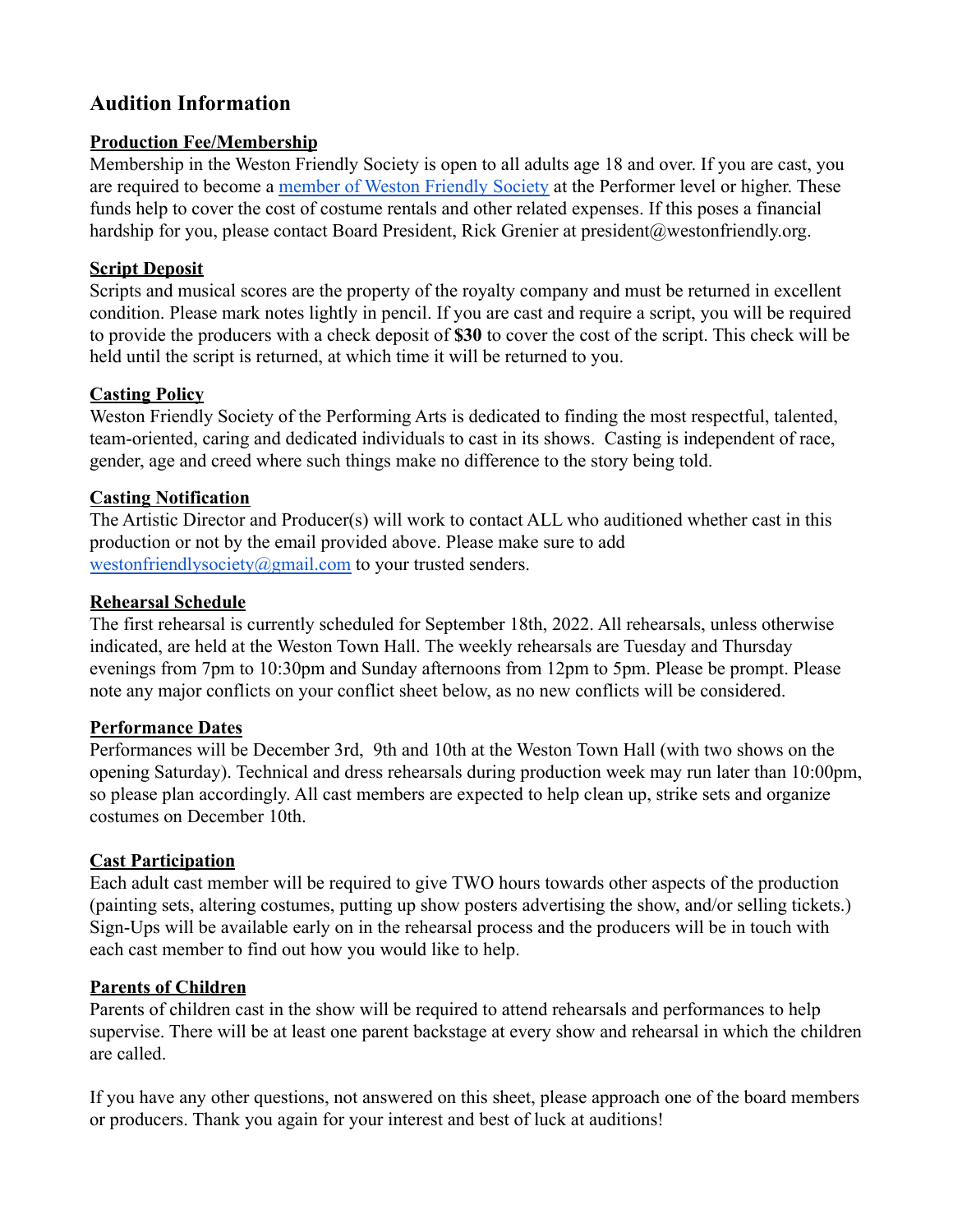**Conflict Calendar: TECH WEEK REHEARSALS ARE MANDATORY**. If conflicts are listed for Tech week or any performance dates, you will NOT be considered for a LEAD role. **Please fill out the calendar.** Except in the case of illness or emergency, every cast member will be expected to arrive ON TIME for every rehearsal they are called for (unless they have told us about a prior conflict).

| <b>Days and Times</b>             | <b>AVAILABLE</b> | <b>NOT</b><br><b>AVAILABLE</b> | NOTES (such as leaving early or<br>arriving late) |
|-----------------------------------|------------------|--------------------------------|---------------------------------------------------|
|                                   |                  |                                |                                                   |
| <b>Sun, Sept. 18 from 12-5 pm</b> |                  |                                |                                                   |
| Tues, Sept. 20 from 7-10pm        |                  |                                |                                                   |
| Thurs, Sept. 22 from 7-10pm       |                  |                                |                                                   |
| Sun, Sept. 25 from 12-5 pm        |                  |                                |                                                   |
| Tues, Sept. 27 from 7-10pm        |                  |                                |                                                   |
| Thurs, Sept. 29 from 7-10pm       |                  |                                |                                                   |
| Sun, Oct. 2 from 12-5 pm          |                  |                                |                                                   |
| Tues, Oct. 4 from 7-10pm          |                  |                                |                                                   |
| Sun, Oct. 9 from 12-5 pm          |                  |                                |                                                   |
| Tues, Oct. 11 from 7-10pm         |                  |                                |                                                   |
| Thurs, Oct. 13 from 7-10pm        |                  |                                |                                                   |
| Sun, Oct. 16 from 12-5 pm         |                  |                                |                                                   |
| Tues, Oct. 18 from 7-10pm         |                  |                                |                                                   |
| Thurs, Oct. 20 from 7-10pm        |                  |                                |                                                   |
| Sun, Oct. 23 from 12-5 pm         |                  |                                |                                                   |
| Tues, Oct. 25 from 7-10pm         |                  |                                |                                                   |
| Thurs, Oct. 27 from 7-10pm        |                  |                                |                                                   |
| Sun, Oct. 30 from 12-5 pm         |                  |                                |                                                   |
| Tues, Nov. 1 from 7-10pm          |                  |                                |                                                   |
| Thurs, Nov. 3 from 7-10pm         |                  |                                |                                                   |
| <b>Sun, Nov. 6 from 12-5 pm</b>   |                  |                                |                                                   |
| Tues, Nov. 8 from 7-10pm          |                  |                                |                                                   |
| Thurs, Nov. 10 from 7-10pm        |                  |                                |                                                   |